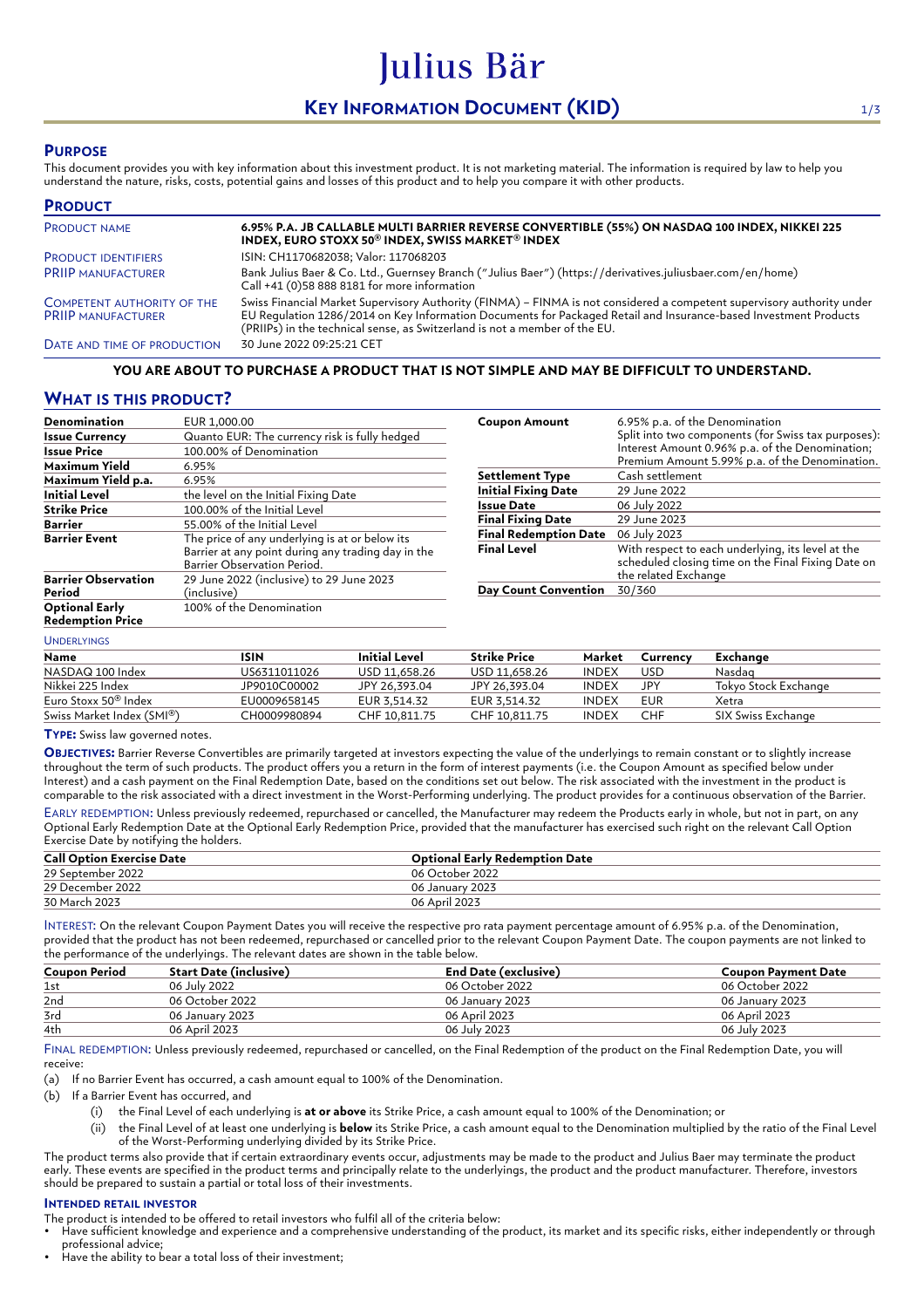- Have an investment horizon of the recommended holding period specified below;
- Seek income, expect the movement in the underlying to perform in a way that generates a favourable return;
- Are willing to accept a level of risk to achieve potential returns that is consistent with the summary risk indicator shown below.

### **WHAT ARE THE RISKS AND WHAT COULD I GET IN RETURN?**

#### **RISK INDICATOR**



The risk indicator assumes you keep the product until maturity. The actual risk can vary significantly if you cash in at an early stage and you may get back less. You may not be able to sell your product easily or may have to sell at a price that significantly impacts on how much you get back.

The summary risk indicator is a guide to the level of risk of this product compared to other products. It shows how likely it is that the product will lose money because of movements in the markets or because Julius Baer is not able to pay you.

Julius Baer has classified this product as 5 out of 7, which is a medium-high risk class. This rates the potential losses from future performance at a medium-high level, and poor market conditions are very unlikely to impact Julius Baer's capacity to pay you.

#### **Be aware of currency risk. If the currency of your account is different to that of this product, you will be exposed to currency risk, so the final return you will get depends on the exchange rate between the two currencies. This risk is not considered in the indicator shown above.**

This product does not include any protection from future market performance, so you could lose some or all of your investment.

If Julius Baer is not able to pay you what is owed, you could lose your entire investment.

#### **PERFORMANCE SCENARIOS**

**Market developments in the future cannot be accurately predicted. The scenarios shown are only an indication of some of the possible outcomes based on recent returns. Actual returns could be lower.**

#### **Investment: EUR 10,000 29 June 2023 (Recommended holding period) Stress scenario What you might get back after costs** Average return each year **EUR 1,160.43** -88.64% **Unfavorable scenario 1) What you might get back after costs** Average return each year **EUR 10,018.24** 0.18% **Moderate scenario 2) What you might get back after costs** Average return each year **EUR 10,018.24** 0.18% **Favorable scenario 3) What you might get back after costs** Average return each year **EUR 10,018.24** 0.18%

1) In this scenario simulation the Trigger Barrier has been hit on 29 September 2022, the product therefore terminates early and no reinvestment is made.<br><sup>2)</sup> In this scenario simulation the Trigger Barrier has been hit on

3) In this scenario simulation the Trigger Barrier has been hit on 29 September 2022, the product therefore terminates early and no reinvestment is made.

This table shows the money you could get back during the lifetime of this product under different scenarios, assuming that you invest EUR 10,000. The scenarios shown illustrate how your investment could perform. You can compare them with the scenarios of other products.

The scenarios presented are an estimate of future performance based on evidence from the past on how the value of this investment varies, and are not an exact indicator. What you get will vary depending on how the market performs and how long you keep the product. The stress scenario shows what you might get back in extreme market circumstances, and it does not take into account the situation where Julius Baer may not be able to pay you.

This product cannot be easily cashed in. This means it is difficult to estimate how much you would get back if you cash in before maturity. You will either be unable to cash in early or you will have to pay high costs or make a large loss if you do so.

The figures shown include all the costs of the product itself, but may not include all the costs that you pay to your advisor or distributor. The figures do not take into account your personal tax situation, which may also affect how much you get back.

## **WHAT HAPPENS IF JULIUS BAER IS UNABLE TO PAY OUT?**

You are exposed to the risk that Julius Baer might be unable to meet its obligations in connection with the product for instance in the event of bankruptcy or an official directive for resolution action. This may materially adversely affect the value of the product and could lead to you losing some or all of your investment in the product. The product is not a deposit and as such is not covered by any deposit protection scheme.

## **WHAT ARE THE COSTS?**

The Reduction in Yield (RIY) shows what impact the total costs you pay will have on the investment return you might get. The total costs take into account one-off, ongoing and incidental costs.

The amounts shown here are the cumulative costs of the product itself, for the indicated holding period(s). They include potential early exit penalties. The figures assume you invest EUR 10,000. The figures are estimates and may change in the future.

| <b>COST OVER TIME</b>           |                                                             |
|---------------------------------|-------------------------------------------------------------|
| Investment: EUR 10.000          | If you cash in at the end of the recommended holding period |
| Total costs                     | EUR 152.13                                                  |
| Impact on return (RIY) per year | 1.53%                                                       |

The reduction in yield shown in the above table is annualised, which means it may not be comparable to the reduction in yield values shown in other key information documents.

The costs shown in the table above represent how much the expected costs of the product would affect your return, assuming the product performs in line with the moderate performance scenario.

The person selling you or advising you about this product may charge you other costs. If so, this person will provide you with information about these costs, and show you the impact that all costs will have on your investment over time.

#### **COMPOSITION OF COSTS** The table below shows:

• The impact of the different types of costs on the investment return you might get at the end of the recommended holding period.

The meaning of the different cost categories. **The table shows the impact on return per year.**

| The capie shows the impact on return per year. |            |          |                                                                     |  |  |  |
|------------------------------------------------|------------|----------|---------------------------------------------------------------------|--|--|--|
| One-off costs<br>. 53%<br>⊨ntrv costs          |            |          | The impact of the costs already included in the price.              |  |  |  |
|                                                | Exit costs | $0.00\%$ | The impact of the costs of exiting your investment when it matures. |  |  |  |